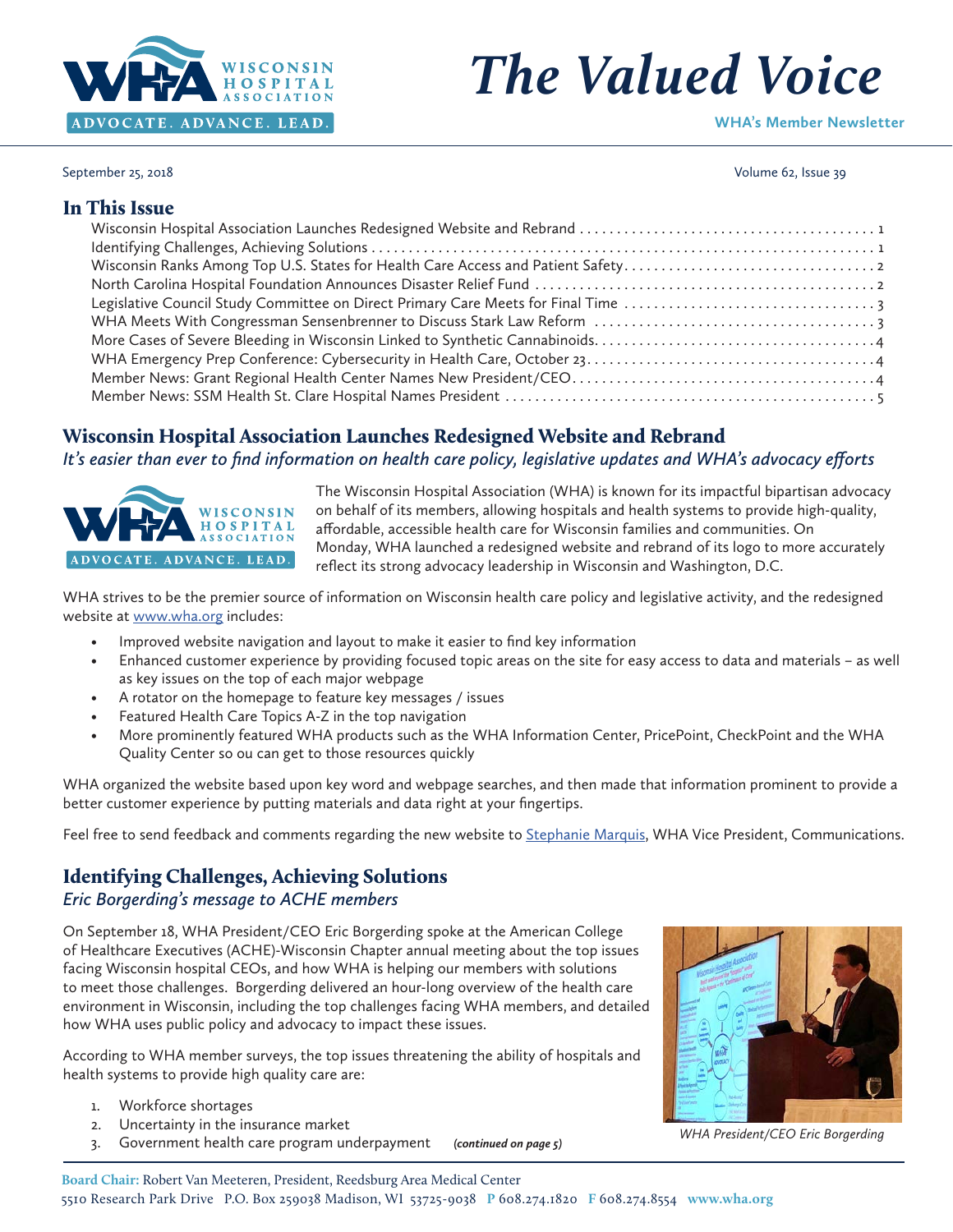## <span id="page-1-0"></span>Wisconsin Ranks Among Top U.S. States for Health Care Access and Patient Safety *Wisconsin ranks 4th highest overall in nation and #1 in the Midwest*

Yesterday, the federal Agency for Healthcare Research and Quality (AHRQ) issued its [State Snapshots](https://www.ahrq.gov/data/state-snapshots.html) ranking, naming Wisconsin fourth in the nation—and first in the Midwest—for highest overall health care quality among all 50 states. AHRQ's State Snapshots web tool helps state health leaders, researchers, and consumers understand the status of health care quality, including each state's strengths.

The AHRQ uses more than 120 statistical measures to evaluate health care performance across care settings, including access to care and patient safety. AHRQ began issuing its State Snapshots in 2006, and Wisconsin has consistently ranked in the top four states in 10 of 12 years (AHRQ did not issue a report in 2012) – and was ranked first in the nation in 2006, 2008, and 2017. Wisconsin was ranked second in the U.S. in 2007, 2009, 2011, and 2015.

"Providers, administrators, patients, and families are working together in effective partnerships, across care settings locally and regionally – and that shows," said WHA President and CEO Eric Borgerding. "Wisconsin is a national leader and is known for its high-quality, high-value health care. These rankings reflect not only outstanding performance today, but more importantly, a trend spanning over a decade demonstrating a sustained commitment to affordable, accessible, quality health care that our members deliver each and every day."

"WHA members have a solid commitment to transparency and improvement, and Wisconsin's performance in higher patient satisfaction scores and lower health care-associated infection rates are accomplishments other states aspire to," said Beth Dibbert, WHA Chief Quality Officer.

Earlier this year, the federal Health Resources and Services Administration announced that Wisconsin's Critical Access Hospitals were named fourth in the nation, according to the Medicare Beneficiary Quality Improvement Program. The program ranks states based on quality data reporting and performance. A Critical Access Hospital (CAH) is often located in a rural part of the state, and it provides short-term hospital stays when someone has a severe injury or illness, an urgent medical condition, or is recovering from surgery. CAHs help provide essential health care services locally, particularly in areas of the state where the next town may be 35 miles or so away.

| <b>Wisconsin Quality Ranks Top in the Midwest</b><br>& Fourth Highest in the Nation<br>AHRQ State Snapshots - 2018 Scores |       |  |
|---------------------------------------------------------------------------------------------------------------------------|-------|--|
| Maine                                                                                                                     | 72.53 |  |
| New Hampshire                                                                                                             | 69.77 |  |
| Rhode Island                                                                                                              | 68.89 |  |
| Wisconsin                                                                                                                 | 68.29 |  |
| Massachusetts                                                                                                             | 67.48 |  |
| Pennsylvania                                                                                                              | 65.38 |  |
| Iowa                                                                                                                      | 64.17 |  |
| Minnesota                                                                                                                 | 63.87 |  |
| Vermont                                                                                                                   | 62.87 |  |
| North Carolina                                                                                                            | 62.20 |  |

WHA's [CheckPoint](https://www.wicheckpoint.org/Home_main.aspx) website includes clinical quality data that all Wisconsin hospitals voluntarily report to WHA.

# North Carolina Hospital Foundation Announces Disaster Relief Fund

# *Donations will support recovery efforts for hospital and health system employees and their communities affected by Hurricane Florence*

Throughout the devastation of Hurricane Florence and in the days following, thousands of doctors, nurses, technicians and support personnel have spent days and nights at their hospitals, providing care and safe shelter to their neighbors in need, despite the circumstances that may await them at their own homes.

The North Carolina Hospital Foundation, the 501(c)(3) affiliate of the NC Healthcare Association, has established a Disaster Relief Fund to support North Carolina's health care workers and their communities as they begin the process of rebuilding. [Read more.](https://www.ncha.org/2018/09/news-release-nc-hospital-foundation-announces-disaster-relief-fund)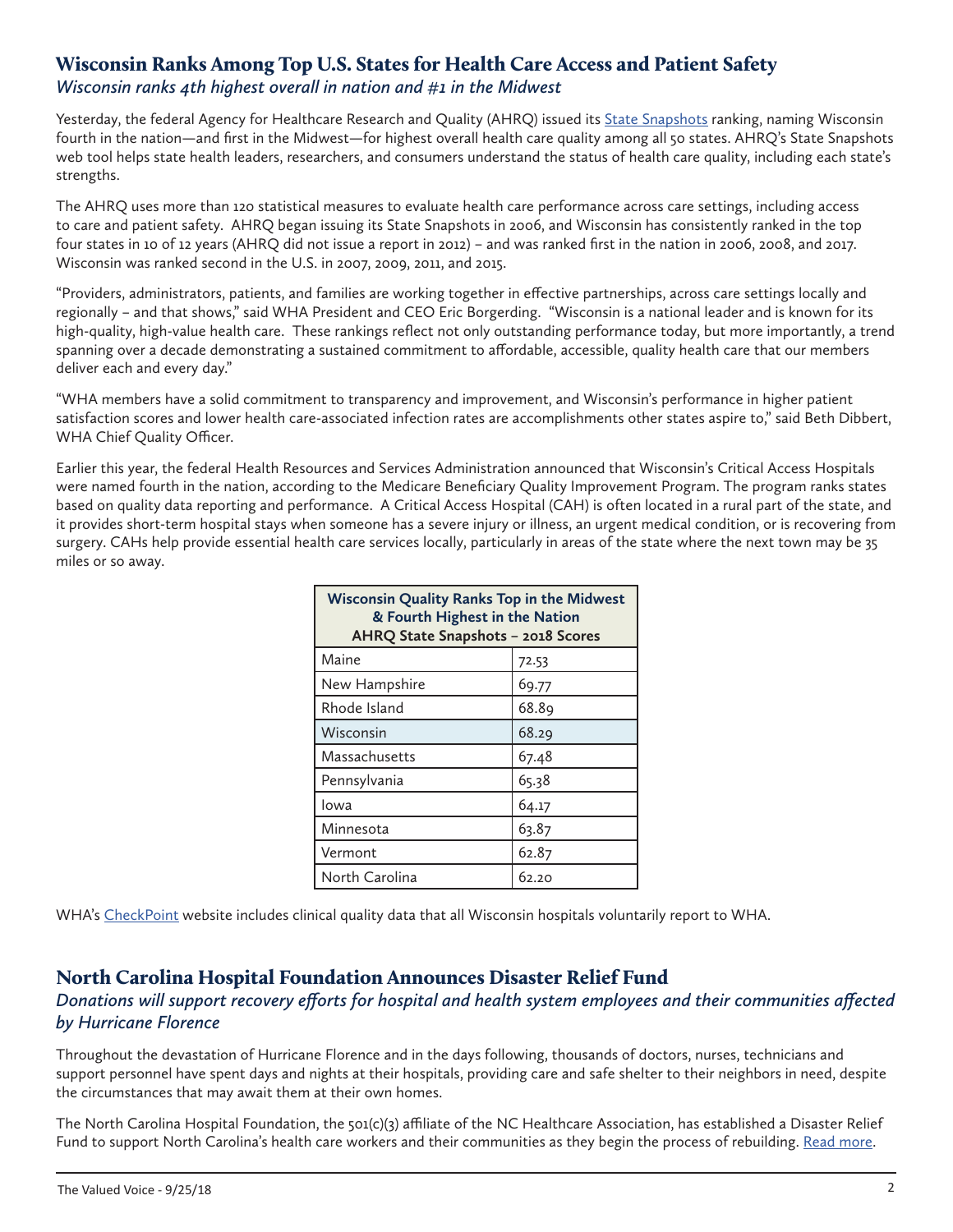# <span id="page-2-0"></span>Legislative Council Study Committee on Direct Primary Care Meets for Final Time

The Legislative Council Study Committee on Direct Primary Care (DPC) held its third and what is expected to be its final meeting on September 18. The Study Committee used the meeting to hear more testimony from consumers of direct primary care and to go over options for recommendations to bring forward.

The meeting began with the Committee hearing from a panel of three consumers who utilize direct primary care from the practices of two council members, Tim Murray, MD of Solstice Health and Suzanne Gehl, MD. Their patients gave positive reviews of their experience highlighting ease of access and cost as reasons for choosing DPC. One patient noted that the low entry price made DPC attractive for her due to being previously uninsured and currently on a high-deductible health insurance plan. The other patient said he enjoys the quick access to his provider via cell phone, email, and text, which can bring peace of mind when he or a family member is ill.

Some of the Committee members noted that many traditional health plans and providers make their primary care practitioners similarly available to their patients and suggested the Committee focus on how DPC is unique mainly from a payment structure, rather than a difference in how care is provided. Other members questioned whether consumers are fully aware of what is and is not covered under their DPC membership. Panel members responded they feel their DPC providers are upfront with what is covered under the membership fee.

The meeting concluded with members questioning what recommendations should be brought forward and debating clarifying in statute that DPC is not insurance while defining adequate consumer protections. After an extensive discussion, Chair Alberta Darling (R-River Hills) said it was clear there was not consensus about recommending such legislation, and also mentioned that members did not feel there was enough consensus to move forward recommendations for a Medicaid pilot, which had been discussed previously.

The Committee then discussed bringing forward a recommendation that the State Department of Employee Trust Funds study how a pilot could be developed for state employees, which members agreed to. The Committee concluded its work and thanked members for their time. WHA will follow the final recommendations that come forward from the Committee and would like to thank WHA members Maureen McNally and Bob Van Meeteren for their important contributions to the work of this study committee.

# WHA Meets With Congressman Sensenbrenner to Discuss Stark Law Reform

*Also asks for support on site-neutral payments letter to CMS*



*From L to R: Jon Hoelter, WHA Director of Federal and State Relations; Tony Curry, Policy and Regulatory Specialist at Advocate Aurora; Congressman Jim Sensenbrenner, Mike Wallace, President/ CEO of Fort Healthcare; Maureen McNally, Chief of Staff to the Office of the President at Froedtert Health*

On September 17, WHA and members with hospitals in Congressman Jim Sensenbrenner's district met with the congressman in his office in Brookfield. The topic of discussion was the physician self-referral law, better known as the Stark Law. With the ripe appetite in Washington for regulatory reform, WHA has made Stark Law reform a priority in recent federal advocacy efforts. WHA has followed hearings in the House Ways and Means Committee and also submitted comments in response to a Request for Information from the Centers for Medicare and Medicaid Services (CMS) that closed in August.

The original law was designed to ensure physicians refer patients for services and tests only based on whether they are necessary, by making sure physicians do not receive financial incentives for such referrals. However, since then, numerous regulations have been added to the federal register, making the law complex to comply with. WHA has heard from hospitals and health systems

small and large who have expressed concerns over the amount of attorney time and other resources spent on reviewing physician compensation arrangements and other aspects of the Stark Law, time that would be better spent on direct patient care.

Congressman Sensenbrenner noted that he served in Congress with Pete Stark, the former California Congressman who the current law is named after, though he had concerns with the law even then and did not support it. He said he would welcome efforts to reform the law and reduce its regulatory burden on hospitals and recommended WHA and its members work with Congress next session, as it is unlikely to be taken up in the current session. *(continued on page 4)*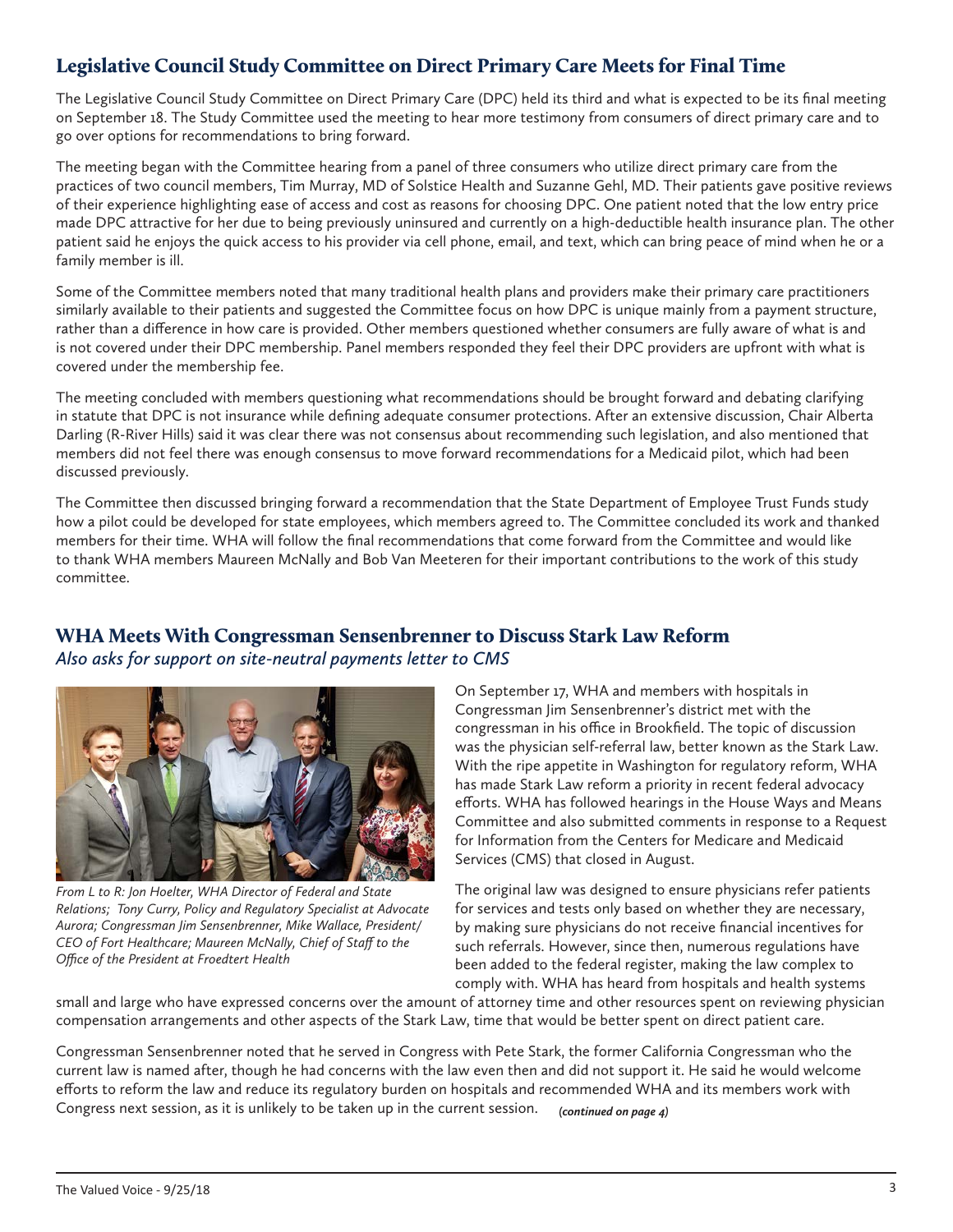#### <span id="page-3-0"></span>**Continued from page 3 . . . WHA Meets With Congressman Sensenbrenner to Discuss Stark Law Reform**

WHA also urged Sensenbrenner to sign onto a letter WHA is coordinating with Wisconsin's Congressional Delegation, expressing concerns with CMS' recent proposal to extend site-neutral payment reductions to off-campus hospital outpatient departments. This CMS proposal is projected to reduce payments by about \$30 million to 40 Wisconsin hospitals, including five in Sensenbrenner's district. WHA members noted the proposal seemed to be in conflict with two separate acts of Congress that had intentionally grandfathered hospitals participating in the existing payment structure.

# More Cases of Severe Bleeding in Wisconsin Linked to Synthetic Cannabinoids *Latest confirmed case reported in Fond du Lac County*

The Wisconsin Department of Health Services (DHS) has confirmed 16 additional cases of severe bleeding caused by the use of synthetic cannabinoids containing rat poison. That brings the total number of people affected in this outbreak to 80. The counties with confirmed cases include Dane, Milwaukee, Outagamie, Rock, and now Fond du Lac. These cases have ranged in age from 16 to over 50 years old. To date, there has been one death in Wisconsin associated with this outbreak.

"Synthetic cannabinoids are not safe, and we urge people not to use them, said Karen McKeown, State Health Officer. "This outbreak shows how hazardous they can be to your health."

Since March, DHS has been investigating an outbreak of severe bleeding in people who have used synthetic cannabinioids, commonly called "Fake Weed," "K2," or "Spice," among other names. Through the course of the investigation, it was discovered that the synthetic cannabinoid the patients had used contained brodifacoum, a chemical used in rat poison.

People who have used synthetic cannabinoids and experience unexplained bleeding, such as a nosebleed, bleeding gums, or bruising, should call 911 or go to an emergency department right away. This product can stay in a person's system for months and bleeding could happen at any time, so anyone who has used synthetic cannabinoids should see a doctor.

Synthetic cannabinoid products are not legal in Wisconsin and they should not be confused with marijuana (cannabis) or cannabidiol (CBD). Synthetic cannabinoids are typically sprayed onto dried plant material and smoked, but can also be mixed into a liquid and vaped in e-cigarettes or other vaping devices.

# WHA Emergency Prep Conference: Cybersecurity in Health Care, October 23

Cybersecurity is a very real issue for the health care industry. On October 23, WHA is hosting a oneday program intended to provide takeaways to improve your hospital or health system readiness.

*"WHA Emergency Preparedness Conference: Cybersecurity in Health Care"* will open with discussion of current threats facing health care organization preparedness and security, led by Byron Franz, special agent for the Milwaukee division of the Federal Bureau of Investigation. In addition, Marti Arvin, nationally recognized health care compliance professional and Vice President of Audit Strategy



for CynergisTek, will share real-world cybersecurity incidents, the impact they had on privacy, security and compliance programs across the organizations affected, and advice on improving your hospital or health system's readiness posture.

This conference is designed for hospital emergency preparedness directors, chief information officers, health information technology staff, public relations professionals and public information officers.

Join us October 23 at the Holiday Inn at The American Center in Madison. [Online registration](http://www.cvent.com/d/qgqb26) for the program is available. Space is limited, so register today!

# Member News: Grant Regional Health Center Names New President/CEO

Grant Regional Health Center in Lancaster announced that Dave Smith is the President and Chief Executive Officer (CEO). Smith began his position September 5.

Smith was previously Vice President of Clinic Operations at St. Margaret's Hospital in Spring Valley, Illinois. He launched his professional hospital career as a Director of Rehabilitation in 1999 and continued to gain experience with his multitude of past leadership roles including Director of Human Resources, Director of Support Services, Director of a Multi-Specialty Physician Group, and most recently, Vice President of Clinic Operations.

He is an accomplished leader with a successful track record of working in rural facilities. He brings a great mix of leadership, inspiration, operational experience, and technical breadth.



*Dave Smith*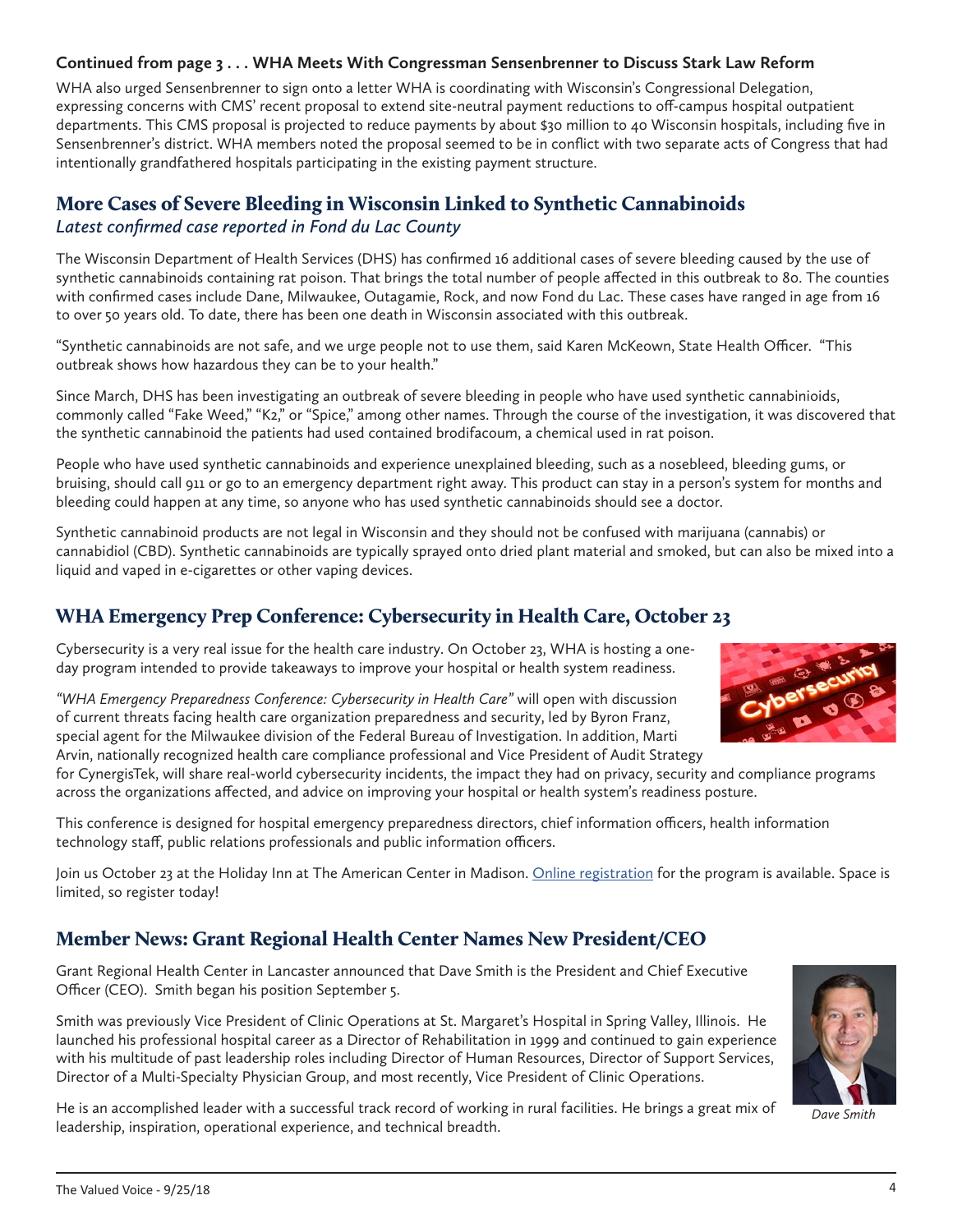# <span id="page-4-0"></span>Member News: SSM Health St. Clare Hospital Names President



*Laura Walczak*

Laura Walczak has been named President of SSM Health St. Clare Hospital in Baraboo. Walczak previously served as Vice President of Patient Care at SSM Health - St. Mary's Hospital Janesville since April 2013. Walczak takes the reins at St. Clare October 1.

A registered nurse, Walczak earned a bachelor's degree in nursing from UW-Milwaukee, as well as a master's degree in business administration from the Lake Forest Graduate School of Management. She is a member of the American Organization of Nurse Executives and the Wisconsin Organization of Nurse Leaders.

Before joining SSM, Walczak was Director of Government Programs for the Joint Commission, where she worked to transform the accreditation process for the Veterans Health Administration and the U.S. Department of Defense. A Wisconsin native, Walczak began her career as a critical care nurse for St. Luke's

Medical Center in Milwaukee and went on to hold leadership positions with hospitals in the Advocate, Centegra, and Mercy Health Systems in the greater Chicago area.

#### **Continued from page 1 . . . Identifying Challenges, Achieving Solutions**



*From left: Tom Shorter, ACHE-WI President, Eric Borgerding, Ryan Neville, ACHE-WI President-Elect, Andy Hillig, ACHE-WI Regent*

Borgerding noted that while Wisconsin is not alone in facing these challenges, WHA's primary role is to understand and stay ahead of these challenges while crafting and delivering a responsive, relevant and impactful agenda.

"We are always looking ahead, always proactive and constantly seeking opportunities to improve health care and be credible, meaningful, and influential in the debate," Borgerding said. "We continue to expand our reach and purview across the continuum of care to deliver unquestionable value for our members, while forming new partnerships and relationships to build and advance common agendas."

*Workforce Shortages* In 1990, manufacturing was the leading employer for most of the nation, and Wisconsin was no exception. But in the past 25 years, there has been a shift in employment sectors with health care expected to become the dominant industry in more than half the states by 2024. As reported in *The Atlantic* [in January 2018,](https://www.theatlantic.com/business/archive/2018/01/health-care-america-jobs/550079/) the U.S. reached that projection seven years early—and health care is now the leading employment sector.

"As Wisconsin faces health care workforce shortages, we are also seeing demand for health care increase; it's the proverbial perfect storm," Borgerding said. "Wisconsin's 65 and older population will double by 2030, meaning increasing demand for health care now and in the future."

"With record low unemployment in Wisconsin, the labor market is already extremely tight, so we won't solve the health care workforce problem through numbers alone; we have to look inside our state and inside our hospital and health systems to 'grow our own' workforce," Borgerding said. "WHA takes a two-pronged approach, working with lawmakers to enact bipartisan public policy that both increases the number of caregivers being educated and trained in Wisconsin, but also staying in Wisconsin to practice. We also use regulatory policy to better leverage the skills and training of existing caregivers. Our physicians and advanced practice clinicians have licenses to deliver care. We need to make sure they are able to do that, able to practice at the top of those licenses as caregivers, not paper pushers."

One example is the Wisconsin Graduate Medical Education (GME) matching grant program. WHA initiated the program in the 2013-15 state budget and has worked with Republicans and Democrats during the past five years to grow and strengthen this "grow our own" strategy. WHA created and garnered bipartisan support for GME, which is one of the best public policy solutions in Wisconsin.

"By 2020, Wisconsin is projected to have 133 more primary care residents, many of those being in much needed specialties like psychiatry, in the so-called pipeline, and it is highly likely most of them will practice right here in Wisconsin. The GME grant program is shaping up to be one of the better examples we've seen in many years of advocacy and public policy being successfully channeled to create and implement real solutions," said Borgerding.

*(continued on page 6)*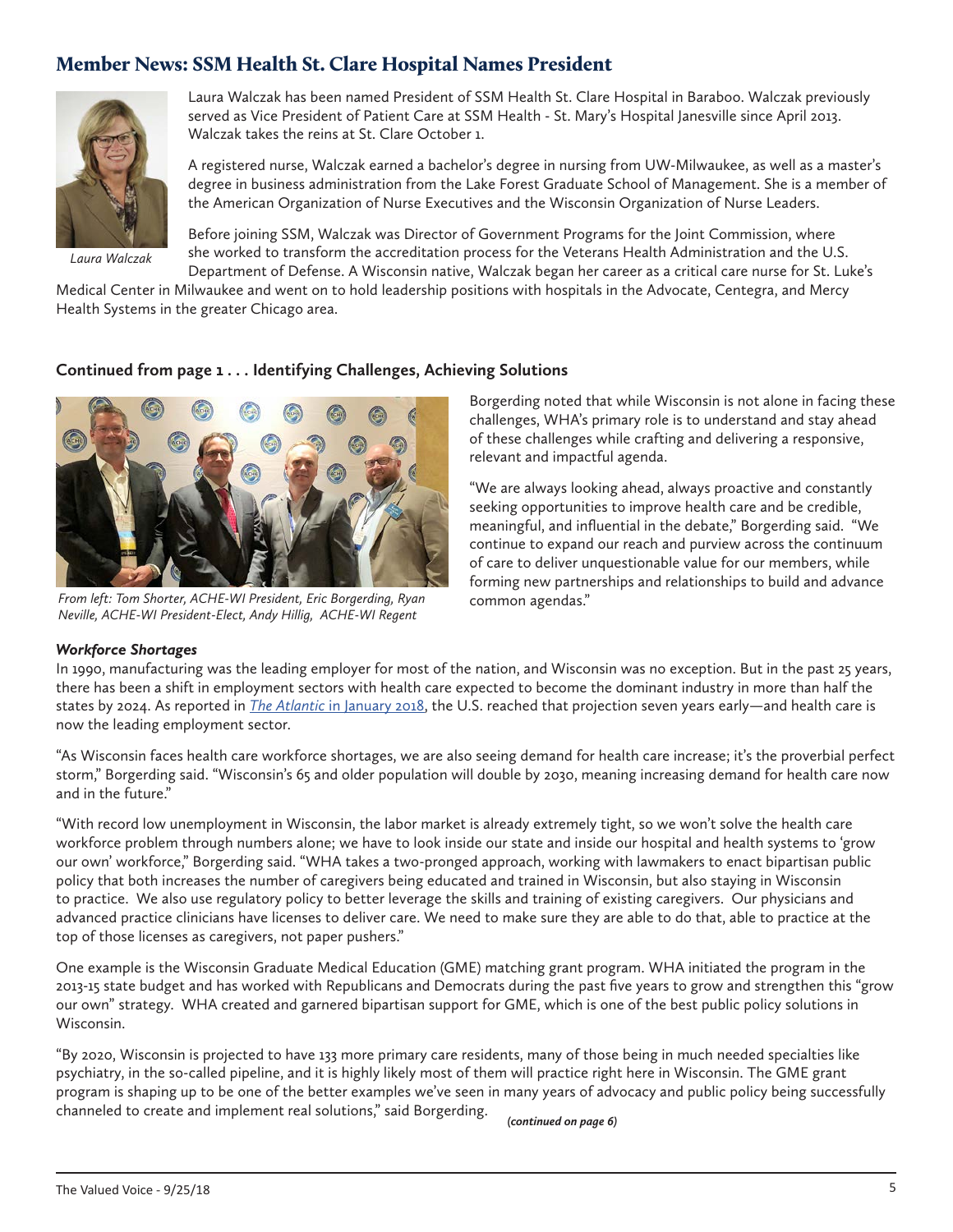## **Continued from page 5 . . . Identifying Challenges, Achieving Solutions**

"We know from WHA's own research that if a medical student is from Wisconsin, attends medical school in Wisconsin, and completes their residency in Wisconsin, it becomes very likely they will practice in Wisconsin," Borgerding told the ACHE audience. "Wisconsin's GME program addresses a key ingredient in that equation—

#### **The "Grow Our Own" Equation** 86% **Student Nisconsin** Wisconsin<br>Medical From Residency **Stav Wisconsin** School Program

residencies. It's a real success story, a blue print for physician workforce public policy that we can replicate for other in-demand health care professions."

According to [WHA's 2017 Health Care Workforce Report](https://www.wha.org/WisconsinHospitalAssociation/media/WHA-Reports/2017workforcereport_web.pdf), advanced practice nurses, certified nursing assistants, physician assistants, and surgical technicians continue to be some of the most in-demand positions, with vacancies for surgical technicians, respiratory therapists, and physical therapist vacancies doubling since 2014.

In the last state budget, WHA worked with lawmakers on both sides of the aisle to provide \$1 million in matching grant funding to develop rural training programs for advanced practice nurses and allied health professionals. It's an approach that mimics Wisconsin's successful GME program by pairing state resources with hospital matching funding to grow more of our own workforce.

"It's not just the State that is stepping up to the plate with funding for these programs. Its also our members—the hospitals and health systems of Wisconsin—that are putting their own financial resources on the table, dollar for dollar, to help educate and train the health care workforce all of Wisconsin needs for the coming generations," said Borgerding. "It's a commitment to Wisconsin that exemplifies what makes health care one of our greatest strengths, and why our hospitals and health systems are truly some of

*"It's a commitment to Wisconsin that exemplifies what makes health care one of our greatest strengths, and why our hospitals and health systems are truly some of Wisconsin's greatest assets."*

Wisconsin's greatest assets."

In addition to new grant funding, WHA spearheaded legislation that clarifies that advanced practice clinicians treating Medicaid patients do not need physician cosignatures for services provided within their scope of practice. "Regulations and statutes can hinder care delivery models and clinician capabilities," Borgerding said. "We need to regulatory reforms like this to allow Wisconsin to fully utilize the caregiver workforce we already have," said Borgerding. "This legislation was an important step, but there's much more to do and much more to come as we allow more caregivers to practice at the top of their licenses."

#### *Unstable Insurance Markets Threaten Coverage Gains*

Through a combination of expanding Medicaid to cover those in poverty (incomes <100% of the federal poverty level) and implementation of the ACA's insurance exchange, Wisconsin has cut its uninsured rate nearly in half, Borgerding told the ACHE

gathering. Wisconsin's uninsured rate is tied for 7th lowest in the nation, with a lower uninsured rate than 24 of the 33 states that have accepted full Medicaid expansion. At the same time, fewer insurers are participating in Wisconsin's exchange marketplace and premiums rose an average of 36% in 2018, factors combining to threaten Wisconsin's progress.

"It's critical that we hold on to these coverage gains, not step backward," Borgerding said. "Though the ACA is largely a federal issue, watching it implode from Madison, with no replacement in hand, is not an option. If or until there is something actually enacted to replace the ACA, states can and must play a role in sustaining coverage gains within the ACA. And to the Governor's and Legislature's credit, Wisconsin is doing just that."



In the latter half of 2017, WHA called on the Governor and Legislature to take action at the state level to stabilize insurance markets and sustain coverage gains. "Rather than stand by and watch the piecemeal deconstruction of Obamacare unfold, WHA calls on the state to strike its own path," WHA said in a January 2018 statement. "…We believe the time for the state to act is now and are very encouraged by the Governor's proposal to create a reinsurance mechanism to stabilize insurance premiums."

The reinsurance program passed the state Legislature with strong bipartisan support in early 2018, was signed into law by Governor Walker at multiple WHA member hospitals, and received federal approval in July. The program will cover 50% of high-

*(continued on page 7)*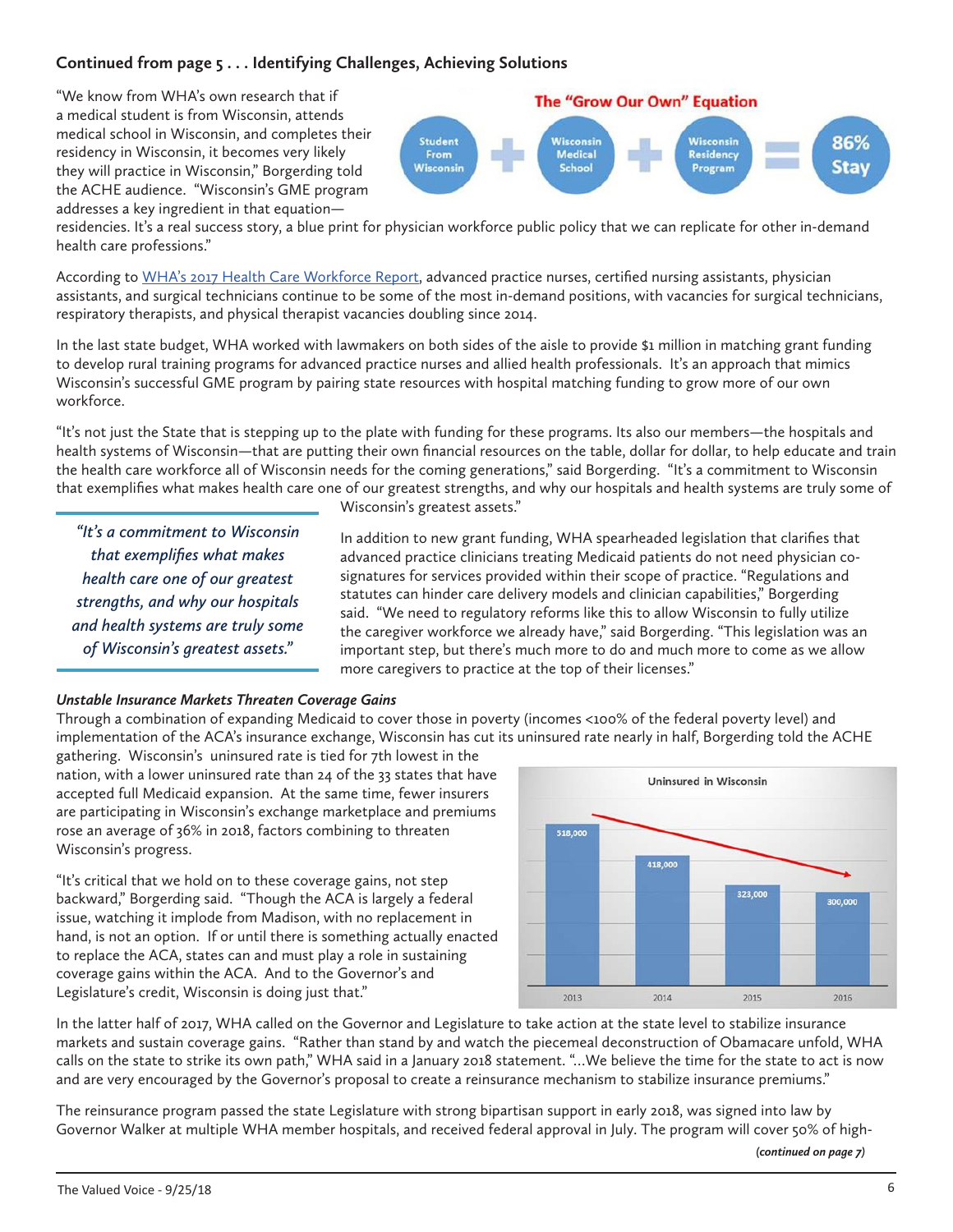# **Continued from page 6 . . . Identifying Challenges, Achieving Solutions**

cost claims (\$50k-\$250) in the exchange market in 2019. The program is funded by both state and federal dollars, with the federal government picking up an estimated 83% of the cost (approximately \$166 million) and the state paying 17% of the cost.

The program is expected to lower 2019 premium rates in Wisconsin's individual health insurance market on a weighted average by 3.5% from 2018 rates, and an estimated 11% as compared to without the waiver. The program has also brought stability to the individual market, with additional health plans planning to participate in 2019.

#### *Government Underpayment*

The final challenge Borgerding shared with the group is one echoed across the state: the lack of adequate reimbursement for providing services to Medicaid payments. According to WHA, hospitals alone are reimbursed \$1.1 billion less than what it costs to provide care to Medicaid patients. That translates into more than \$1 billion in higher health care costs for everyone else as those unpaid costs are shifted to others,



# **Exchange Premiums Stabilizing in 2019**

- Nationally average premium will increase 4%
- 3.5% reduction predicted in WI in 2019 • 39.5 point swing from 2018

Borgerding said. It's a dynamic dubbed "The Hidden Health Care Tax" and it is only getting worse.



To help hospitals that serve higher numbers of Medicaid patients, in the last state budget, WHA championed reimbursement improvements to offset hospitals' uncompensated care costs, improve access for Medicaid and uninsured patients, and help maintain the financial stability of safety-net hospitals. One example is the state's Medicaid Disproportionate Share Hospital (DSH) program, which provides \$130+ million over the biennium to hospitals serving higher numbers of Medicaid and incurring high

*(continued on page 8)*